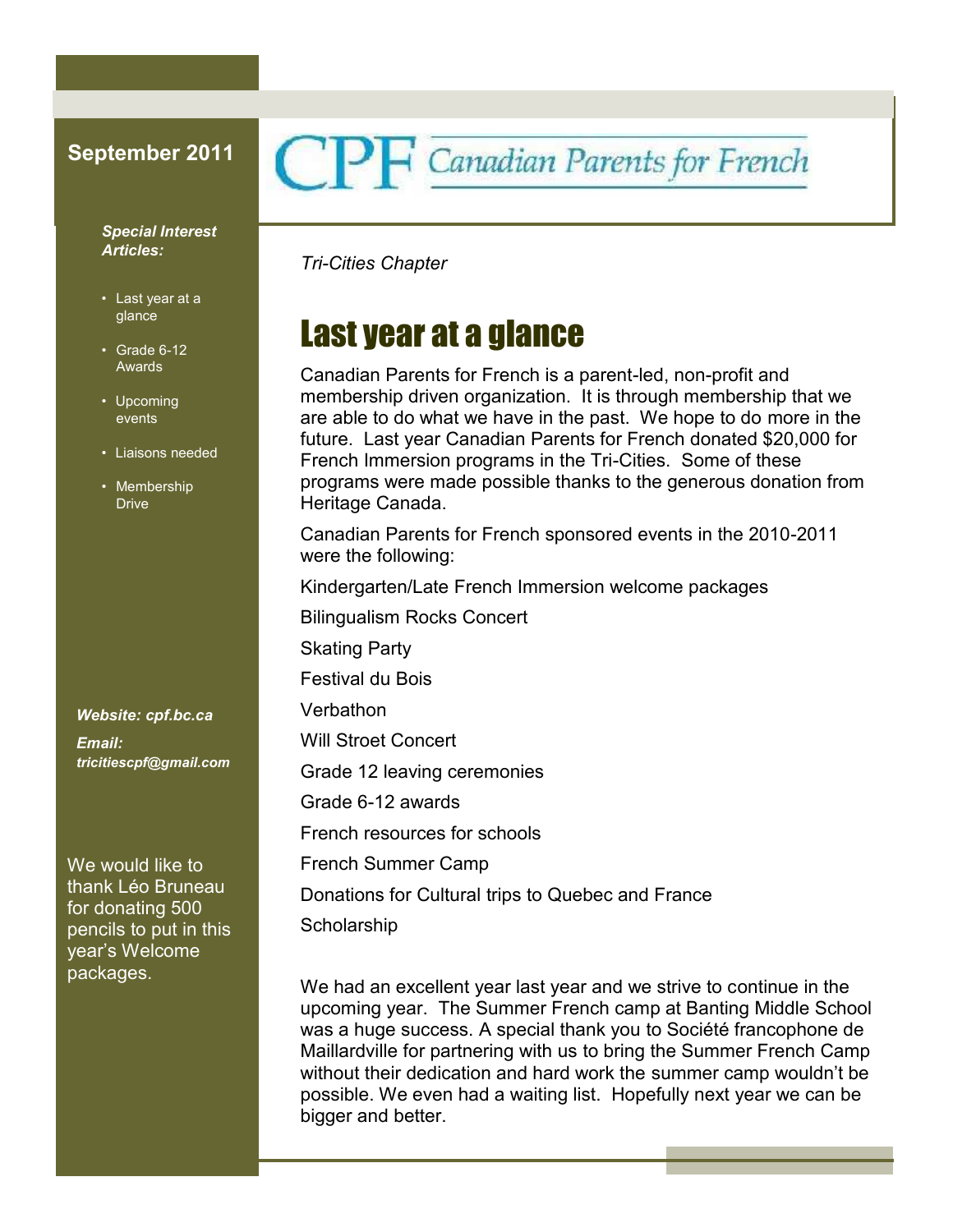are given to emphasize the importance of a second language education and to help retain students in French language programs. It's the  $\parallel$  M teachers who choose the recipient for each  $\parallel$  M grade. CPF provides a school trophy for each grade to be kept at the school and an  $\mathbb{L}$ individual small keeper plaque for the  $\|$  P recipient. This is recognition of his or her achievement, hard work and enthusiasm in completing the French curriculum at their respective grade level.

# The Gr. 6-12 Awards **Form Strade 6-12 Awards Recipients**

| <b>Archbishop Carney</b>                                                                 |            | 8<br>9                                 | Rodrigue De Schaetzen<br>Jordan Nolet / Isabel Lopez                                                                     |
|------------------------------------------------------------------------------------------|------------|----------------------------------------|--------------------------------------------------------------------------------------------------------------------------|
| <b>Banting</b><br>6 précoce<br>6 tardive<br>7 précoce<br>7 tardive<br>8 male<br>8 female |            |                                        | Lukas Broscoe<br><b>Catherine Shin</b><br>Julia Montgomery<br>Sophie Bruneau<br><b>Andrew Fraser</b><br><b>Niki Best</b> |
| Kwayhquitlum                                                                             |            | 8                                      | Negah Rahmaty                                                                                                            |
| Maillard                                                                                 |            | 6<br>$\overline{7}$<br>8               | <b>Kirsten Milic</b><br>Anastassia Setskias<br>Hayden Jacob                                                              |
| <b>Maple Creek</b>                                                                       |            | 6<br>$\overline{7}$<br>8               | Kimia Elmi<br>Aida Absalan<br>Raiya Jessa / Ellie Afrooznia                                                              |
| Notre Dame de Fatima                                                                     |            | 6<br>$\overline{7}$                    | Lani-Marie Carbonel<br><b>Danielle Rodrigues</b>                                                                         |
| L'Ecole des Pionniers                                                                    |            | $\overline{7}$<br>8<br>12 <sup>2</sup> | Anis Lahouaoula<br>Jacob Marty<br>Miranda Riou-Green                                                                     |
| <b>Pitt River</b>                                                                        | LFI<br>EFI | 8<br>8                                 | Celina Sewlochan / Nicole Robinson<br>Lindsey Cauley / Hannah McCallum                                                   |
| Dr. Charles Best                                                                         |            | 9<br>10<br>11<br>12 <sub>2</sub>       | Jessica Fraser / Nicole Hemphill<br>Selin Jessa<br>Keith Lee / Lindsay Richter<br>Armin Rezaiean-Asel / Radko Kunda      |
| Riverside                                                                                |            | 9<br>10<br>11<br>12                    | Marissa Martin<br>Ivy Choi<br>Erica Maglio<br>Eden Nzeyimana                                                             |

### **Core French 12**

Archbishop Carney Alicia Blimkie Dr. Charles Best André Clerc Centennial Secondary **Araminta Bonney** Gleneagle Secondary **Kimberley Chang**<br>
Heritage Woods **Changer Contains Container Changer**<br>
Daniel Vieira Heritage Woods Pinetree Secondary **Daniel Paulino** Port Moody Secondary<br>
Riverside Secondary<br>
Guja Bozorgzade Terry Fox Secondary

Congratulations to everyone!

Guja Bozorgzadeh / Ashley Mak<br>Melody Kwa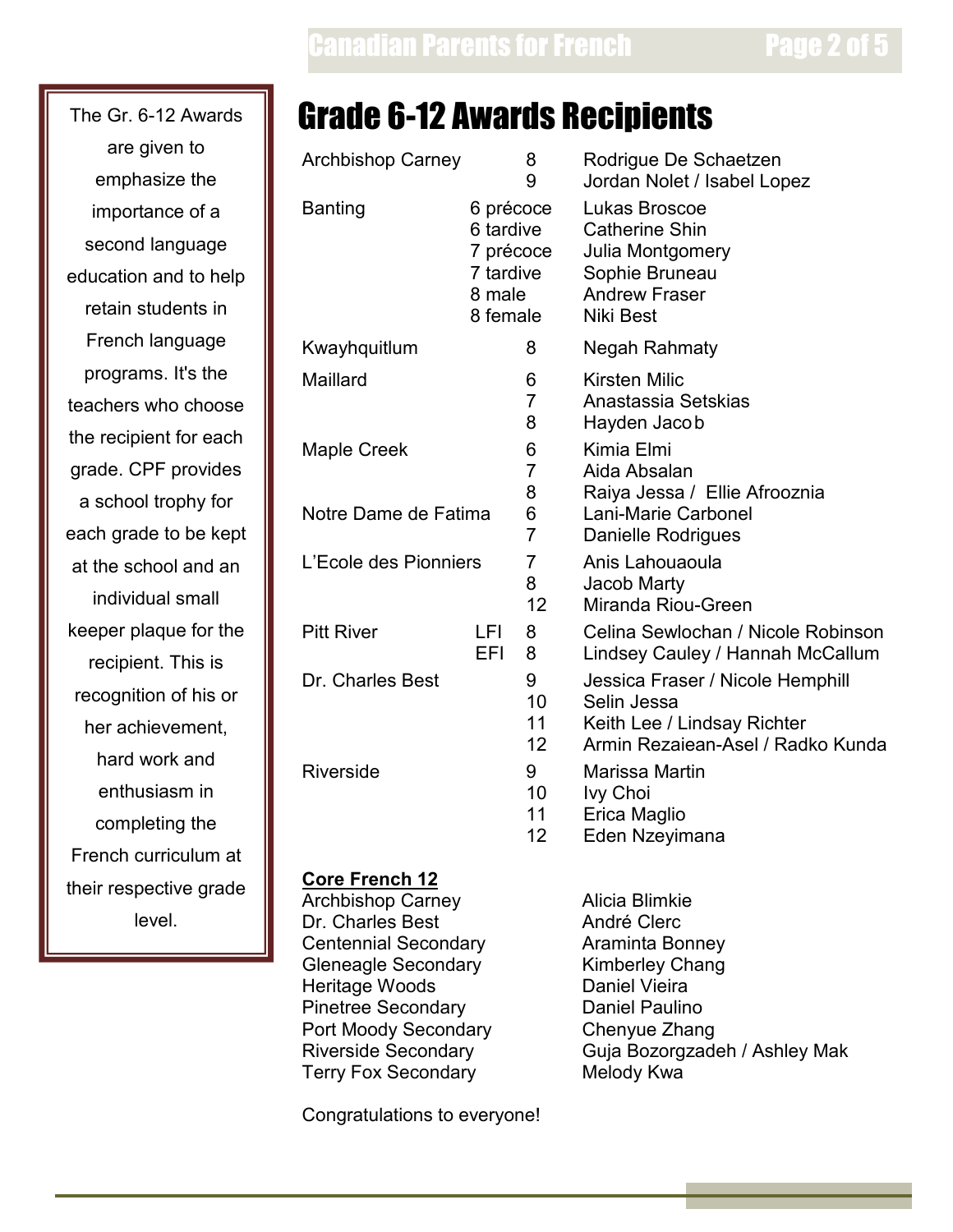# Upcoming Events

**CPF meetings**, 7:30-8:30 pm, Glen Elementary School, everyone is welcome!

September 13, 2011 October 11, 2011 November 8, 2011 December 13, 2011 January 10, 2012 February 7, 2012 March 13, 2012 April 10, 2012 May 8, 2012 AGM June 12, 2012

## **Tae Kwon Do Family Fun Night**, 5-7 pm, Place Maillardville

September 30, 2011 February 3, 20112

# **1 st ½ hour 5:00 – 5:25 – Tiny Tigers – ages 3 - 6**

Basic Techniques, some street smart self-defense, and front kick board break.

We will raffle 1 Taekwondo Birthday Party for each date.

**2 nd ½ hour – 5:30 to 5:55 – Karate for Kids – ages 7-12** Basic Techniques, Wrist locks, Front kick/Elbow strike board break. We will raffle 1 basic program for each date.

**3 rd ½ hour – 6:00 – 6:25 – ages 13 – 18**

Brazillian JiuJitsu – ground fighting

We will raffle 1 uniform for anyone that signs up for a course in JiuJitsu.

**4 th ½ hour – 6:30 – 6:55 – anyone (any age including adults) – this is great for families wanting a family activity.**

We will combine all of the above depending on who signs up. We will raffle 1 upgraded Taekwondo program.

Each session will allow for a maximum of 50 people, except for JiuJitsu which can only allow for 20 people, so it will be on a first come basis. Email tricitiescpf@gmail.com to confirm your attendance. Please indicate which session and how many will attend. The cost is \$5 per person and the raffle tickets are \$2 each or 3 for \$5.

CPF meetings are open to everyone. Come out to a meeting and let us know what we can do for you!

WTTU Martial Arts offers classes in French. Located locally in Port Coquitlam, classes are Tuesdays and Thursdays, and are divided by age and belt rank allowing for the best instruction for students. www.wttutricities.ca

caspershome@shaw.ca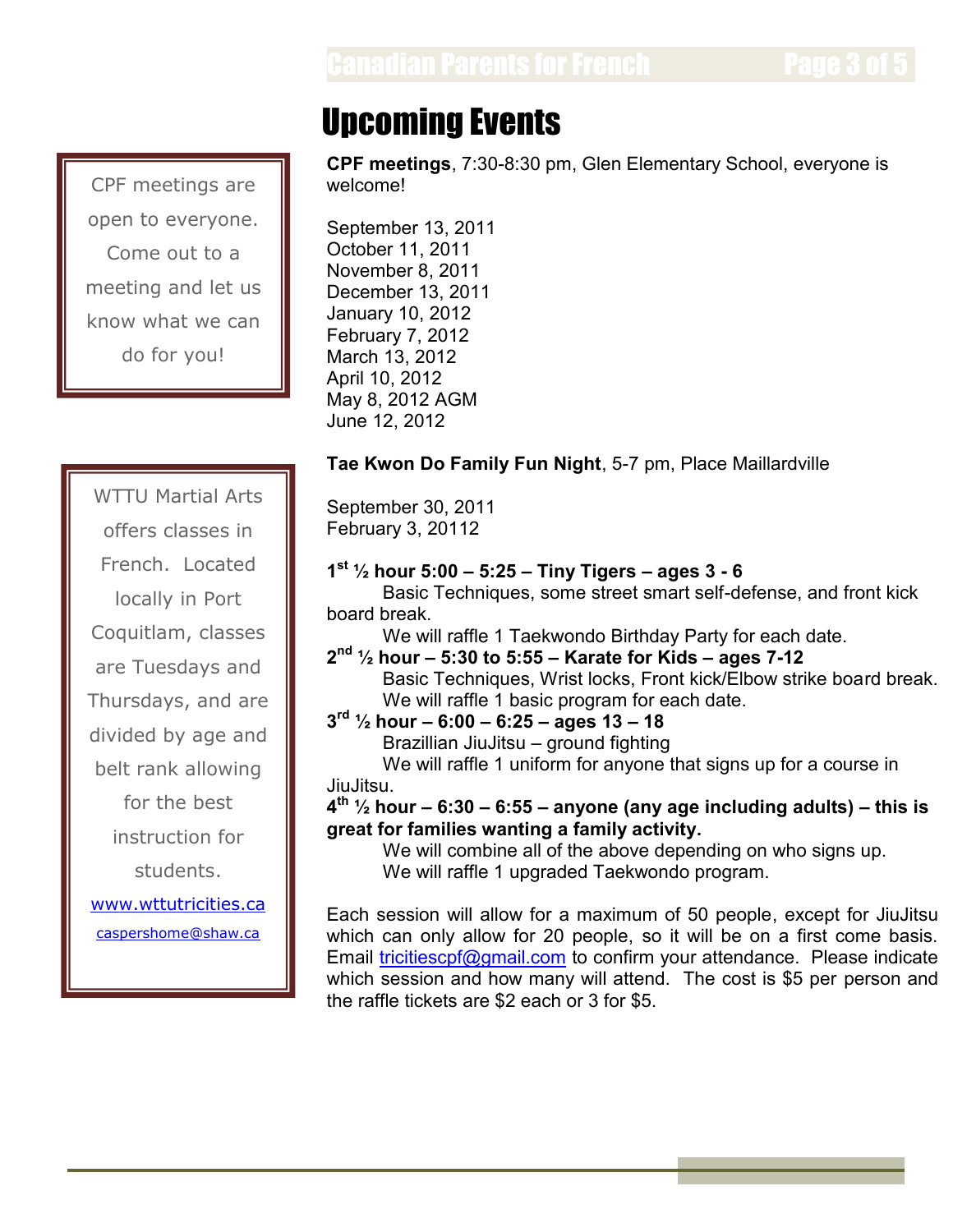# **Canadian Parents for French Page 4 of 5**

**Top 10 reasons to get active in** *Canadian Parents for French*

**10 A Strong Voice!**

**9 Focused on**

**French!**

**8 On Your Side**

**7 Resources!**

**6 Fun in French!**

**5 Promotion!**

#### **4 Encouragement!**

**3 Networking**!

**2 Volunteer Satisfaction!**

#### **…the Number 1 reason to get active in CPF**

### **1 Your child!**

Do it because you care about your children's education. Help us provide activities that are so important for them to make the most of this valuable opportunity. Help us keep French Immersion strong!

### **Parents Night Out**, 5-9 pm, Place Maillardville

November 4, 2011 December 9, 2011 March 2, 2012

Basically this is babysitting (childcare) for 4 hours. The cost of \$20 will include pizza and a drink. It will be a games night. We will have some fun with Tae kwon do and play board games. Enjoy a much needed night out on us. Email tricitiescpf@gmail.com with names and ages of children who will attend.

Please note that both events, Tae Kwon Do Family Fun Night and Parents Night Out, are in French.

**Membership Skating Party**, Port Moody Ice Rink

**TRA** 

# Liaisons Needed

In order to effectively service all French Immersion schools in school district 43, the following schools need CPF liaisons:

**Elementary schools**: Glenayre - Irvine - Kilmer - Mary Hill **Middle schools**: Banting - Kway - Maillard - Pitt River **Francophone:** Ecole des Pionniers

# Membership Drive

Canadian Parents for French is offering a 1 year membership for \$15 instead of \$25 for any new Kindergarten French Immersion and Late French Immersion Grade 6 students. A welcome package will be sent home with the offer and much more. So please keep a look out and take advantage of this great offer.